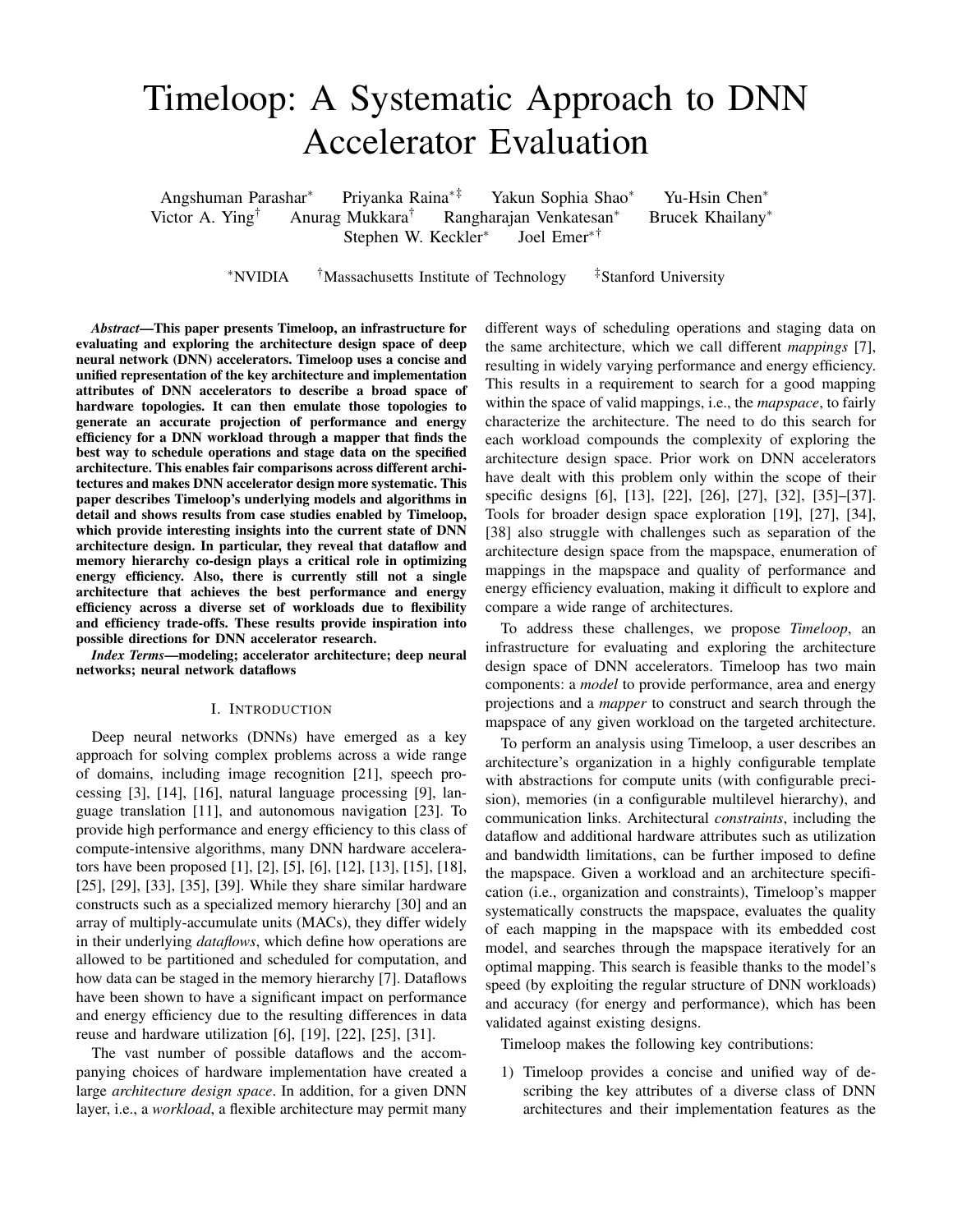input to a fast and accurate analytical model. This allows for the exploration of a wide range of architectures.

- 2) Timeloop is the first infrastructure to effectively combine the exploration of a large design space with a mapper that allows for finding the optimal mapping of any workload on the targeted architecture. This enables fair comparisons between different architectures and makes the DNN accelerator design more systematic and less of an art.
- 3) Timeloop enables a number of studies that provide interesting insights into the current state of DNN accelerator architecture design. These studies point out the pros and cons of various representative architectures in the literature and provide inspiration for future research into the design of DNN accelerators.

We expect to release Timeloop under an open-source license and welcome contributions from the community.

#### II. MOTIVATION

The architectural design of DNN accelerators tends to be more of an art than science due to the large design space and the lack of a systematic approach to explore it. To explore such a design space, we have observed a unique symbiosis between the need for a model that can describe and emulate a wide variety of architectures and the need for a mapper that can optimally configure the accelerator to get a fair characterization of the performance and energy efficiency of a specific workload. In this section, we will describe the symbiosis that Timeloop exploits to make it an effective infrastructure for exploring the design space of DNN accelerators.

A model needs a mapper. Unlike traditional architectures that use an ISA as the hardware/software interface, each DNN accelerator uniquely exposes many configurable settings in the hardware, and its behavior is critically dependent on those settings. Therefore, instead of using pre-compiled binaries or traces, running a DNN workload on an accelerator involves finding a mapping (and corresponding set of configuration settings), which dictates the scheduling of operations and data movement, to maximize performance and energy efficiency.

To obtain a fair characterization of the hardware, it is important to select a good mapping. Figure 1 shows a distribution of the energy efficiency of various mappings for the convolutional layer VGG\_conv3\_2 on a 1024-MAC architecture similar to NVDLA [28]. The 480k mappings shown here are all within 5% of the peak performance, but vary nearly  $19\times$  in energy efficiency. Only one mapping is energy-optimal and 9 others are within 1% of the optimal mapping. The variations arise due to different tiling and scheduling alternatives represented by the mappings, with the more efficient mappings making better use of buffer capacity, network multicast and loop ordering to maximize reuse. However, the optimal mapping can and will likely change across workloads; an optimal mapping for one architecture may also be a poor (or even invalid) choice on another architecture. Therefore, mapping is an essential step in evaluating a DNN workload on an architecture. We show in



Fig. 1. Histogram of the energy efficiency of various mappings of VGG\_conv3\_2 on an example architecture.

Section V how Timeloop systematically constructs a mapspace and walks through the mappings in it.

A mapper needs a model. A mapper enumerates the mapspace and then iteratively searches through the space for the optimal mapping. Thus, it needs a cost function to determine whether one mapping is better than another. This cost function must be *fast* enough to evaluate to allow the mapper to explore a large mapspace in a reasonable amount of time, but it must also be *accurate*, i.e., it must be representative of the actual behavior of the mapping on the architecture, otherwise the mapper will give misleading results. For example, while DRAM accesses consume a lot of energy, accesses to onchip buffers are often just as expensive. In Figure 1, 6,582 mappings have the same minimum DRAM accesses, but vary  $11\times$  in energy efficiency. Even though the actual optimal mapping in this example does have the minimum number of DRAM accesses, it is not guaranteed to be this case across all architectures and technologies. As another example, we show in Section VIII-B that cost ratio changes due to technology trends lead to different optimal mappings, and that the optimal mapping in one technology may be sub-optimal in another.

#### III. PRIOR WORK

There is an abundance of excellent recent work on DNN accelerators [6], [13], [22], [26], [27], [32], [35]–[37]. Across these works, a large component of the mapping is fixed in hardware with a limited set of loop unrolling (parallelism), loop tiling and ordering (data reuse) choices exposed to a search algorithm. Thus, they do provide mappers, but the respective mapspace as well as architectural model are closely tied to the specific attributes of each design and, therefore, are unsuitable for broader design space exploration or competitive assessment.

A general framework for studying a broad range of designs must be able to describe the organization of each design, automatically generate the complete mapspace for any described architecture, and find efficient mappings within the space. Otherwise, a comparison between competing architectures is meaningless. A few recent proposals have attempted this challenging task [19], [27], [34], [38]. Unfortunately, we believe some of them suffer from inadequate architectural cost models [31], [34], [38], with simplistic hardware templates and/or inability to infer different forms of spatial or temporal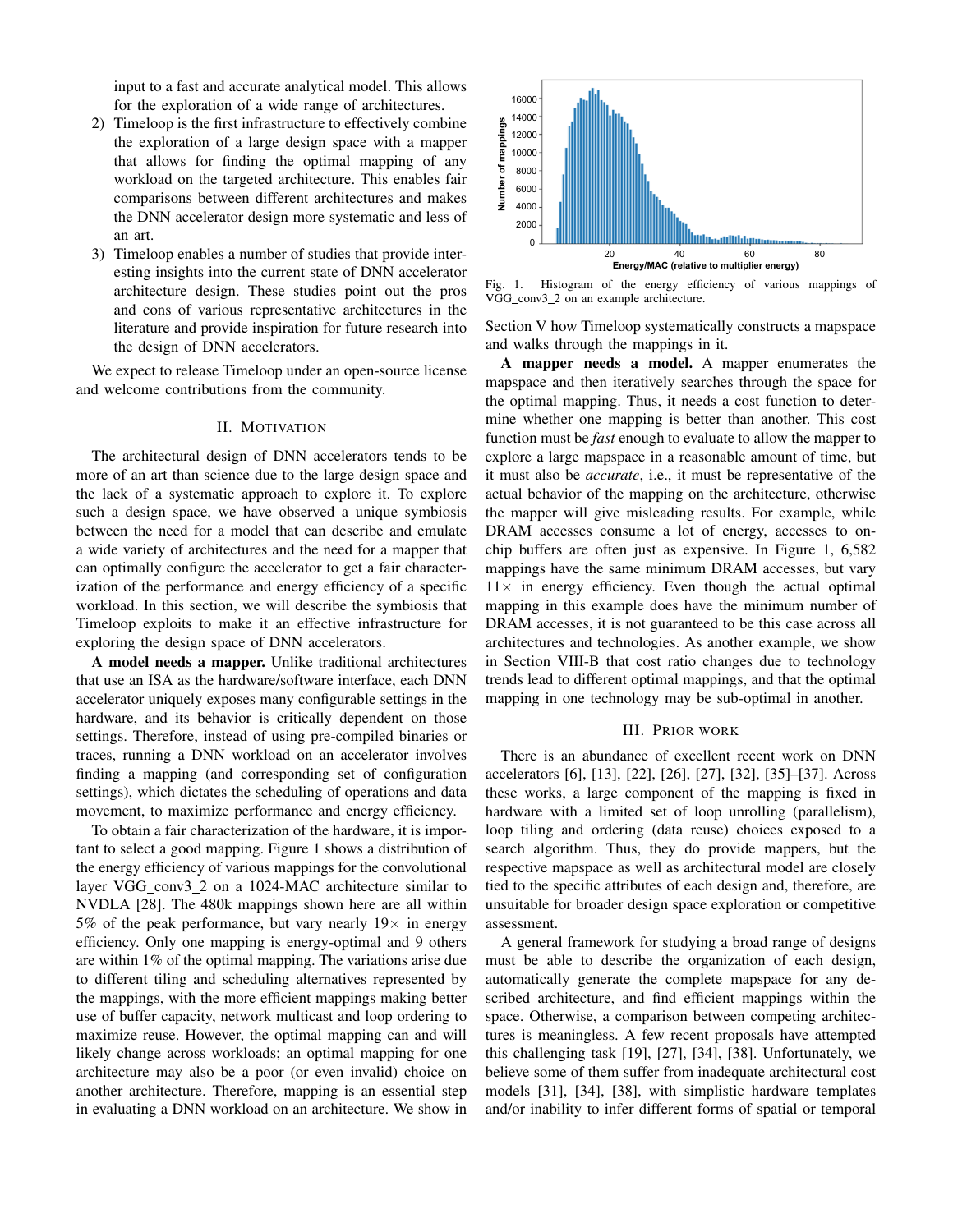

Fig. 2. Timeloop tool-flow.

reuse. Others fail to comprehend the complete size and scope of the mapspace and/or obfuscate the separation between the architecture design space and mapspace [19], [27]. Finally, recent work on sophisticated compilers for DNN workloads [4], [31] have built-in cost models, though the objective of those models is simply to provide enough fidelity to guide the optimizer rather than to provide accurate energy and performance projections for architecture design-space exploration.

Timeloop provides a rich and general template that is capable of representing DNN accelerators in a large design space, and it automatically constructs the complete mapspace for any specified architecture. We show that popular *dataflows* such as *output-stationary* or *weight-stationary* [6], [8] are but specific instances of a larger set of constraints that can be imposed on the mapspace, limiting the computation schedules and operand reuse patterns that the architecture can exploit. For each workload, Timeloop automatically searches for optimal mappings within these constraints, ultimately providing performance, energy and area characterizations using a detailed architectural cost model. Thus, it aims to serve as a super-set of many of these prior approaches, and as a robust tool for rapid earlystage design space exploration and competitive evaluation of DNN accelerator architectures.

#### IV. TIMELOOP OVERVIEW

Timeloop's operation consists of creating a mapspace for a given workload on an architecture, exploring that mapspace to find the optimal mapping, and reporting the performance and energy metrics of that optimal mapping. Timeloop needs the following inputs to generate a mapspace:

- 1) The shape and parameterization of a workload, e.g., the dimensions of the input, output, and weight tensors used in a DNN layer, and the set of operations needed to compute the layer.
- 2) A specification of the architecture's hardware organization (arithmetic units, memories and networks).
- 3) The constraints that the architecture imposes on ways in which the computation can be partitioned across the hardware substrate and scheduled over time.

Once the mapspace is constructed, Timeloop evaluates the performance and energy efficiency of a set of mappings within the space. This evaluation does not rely on a cycle-accurate simulator; instead, Timeloop exploits the fact that computation and data-movement patterns in DNN computations are largely



Fig. 3. Convolutional layer 7D loop nest.

deterministic, enabling it to compute throughput and access counts analytically for an architecture. The model determines the counts of various activities, including arithmetic operations, memory accesses and network transfers, including the multi-casting of data from a producer to multiple consumers, and forwarding of data between units. These access counts are used to determine performance. Combined with the energy cost per access from the energy model, they are also used to determine the energy consumption of the workload.

Figure 2 shows an overview of Timeloop. The infrastructure is split into two main components, the mapper and the model, with a mapping serving as the interface between the two. We describe the mapper in Section V along with the input specifications used to configure Timeloop to represent different architectures and workloads. In Section VI, we describe how the model evaluates each mapping.

# V. TIMELOOP INPUTS AND MAPPER

#### *A. Workload Specification*

Timeloop's workload format is similar to the form of a single DNN layer. To evaluate a complete network, one can invoke Timeloop sequentially on each layer and accumulate the results. Each layer has tremendous reuse opportunities, and we leave exploration of cross-layer reuse to future work. In this paper, we focus our evaluation efforts on convolutional (CONV) layers shown in Figure 3. These layers can be described as a 7D nested loop over weight tensor's height and width (*R*, *S*), output tensor's height and width (*P*, *Q*), number of input channels (*C*), number of output channels (*K*), and number of inputs or batch size (*N*). Matrix-matrix multiplications can be expressed as convolutions by setting *R*, *S*, *P* and *Q* to 1, and matrix-vector multiplications can also be expressed by setting *R*, *S*, *P*, *Q* and *N* to 1. Therefore, Timeloop also supports fully-connected (FC) layers and recurrent neural network (RNN) layers since they are essentially matrix-vector multiplications. CONV and FC layers account for a majority of the computation in DNNs (e.g., 99.25% in ResNet50 [17] inference on ImageNet). In general, Timeloop can analyze any workload that can be described as a deep loop nest with fixed base and bounds, with operand indexing expressions that are a linear composition of loop indices and body iterations that may be freely re-ordered.

From the nested loop in Figure 3, we see that loops have constant base and bound. Convolution operand tensors (i.e., weights and inputs) and result tensors (i.e., outputs) are indexed using linear combinations of loop indices, and all loop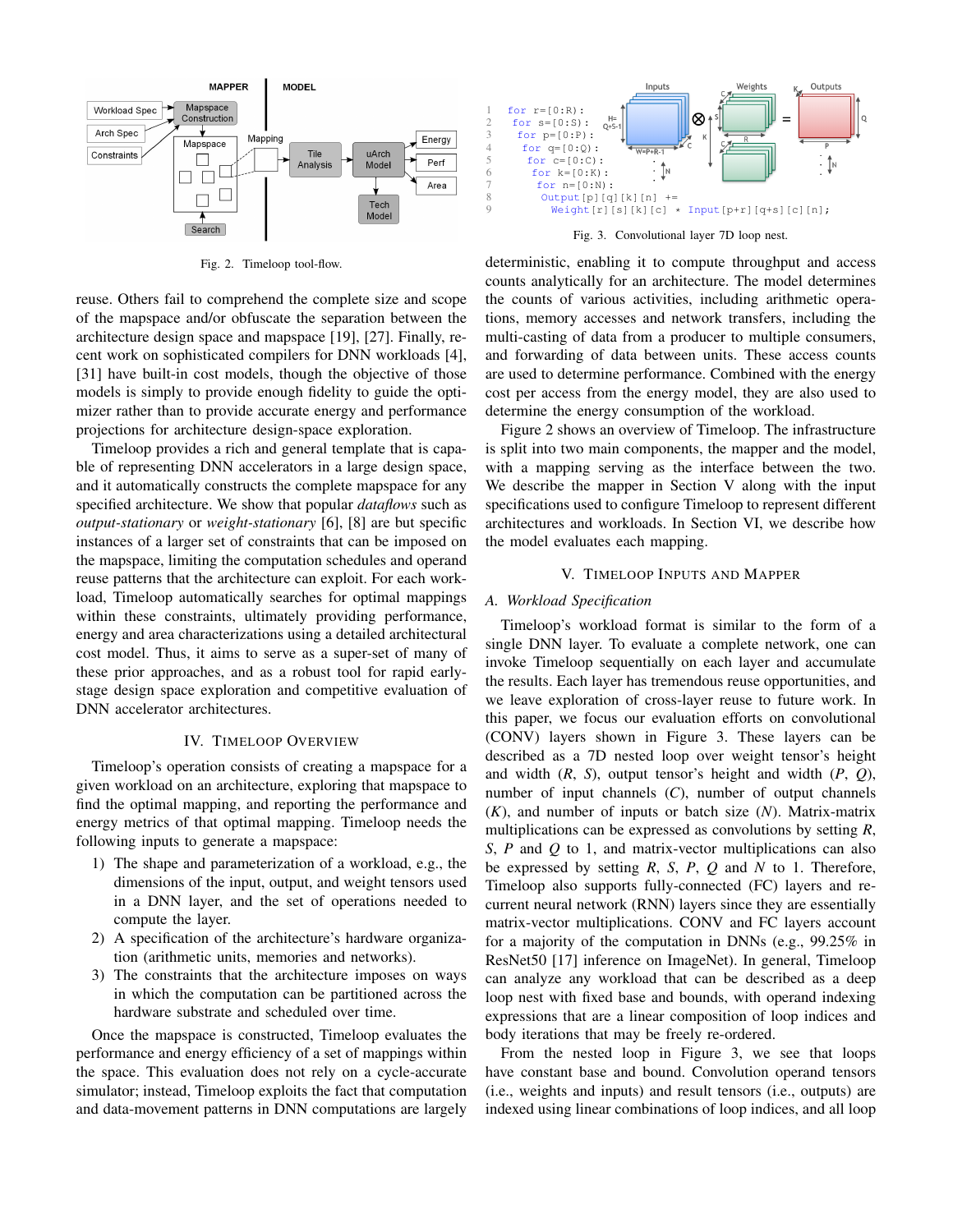| $arch = \{$          |                                           |
|----------------------|-------------------------------------------|
| $arithmetic = { }$   | $name = "GBuf";$                          |
| instances = $256$ ;  | $sizeKB = 128$ ;                          |
| word-bits = $16$ ;   | instances = $1;$                          |
| $\cdot$              | word-bits = $16$ ;                        |
| storage = $($        | $\left  \cdot \right $                    |
| $name = "RFile";$    | $name = "DRAM";$                          |
| entries = $256$ ;    | $technology = "DRAM";$                    |
| instances = $256$ ;  | instances = $1$ ;                         |
| $meshX = 16$ ;       | word-bits = $16$ ;                        |
| word-bits = $16;$ }, | $\rightarrow$ $\rightarrow$ $\rightarrow$ |



iterations are commutative. Each iteration of the loop body is a MAC operation, which we refer to as a *point* in the *operation space* of a workload. This space consists of all the integer lattice points enclosed by the 7D hyper-rectangle defined by the loop bounds. These dimensions also define 4D hyperrectangles for each of the operand and result tensors, which we call *dataspaces*: the *C*∗*K*∗*R*∗*S* weight tensor, the *N*∗*K*∗*P*∗*Q* output tensor, and the  $N * C * (P + R - 1) * (Q + S - 1)$  input tensor. Given a set of points in the operation space, Timeloop can determine the set of operands and results for those points by *projecting* the 7D operation points into the 4D dataspace dimensions.

## *B. Architecture Specification*

To describe an architecture in Timeloop, one must specify (a) the hardware organization, i.e., the topology of interconnected compute and storage units, and (b) mapspace constraints that limit the set of mappings allowed by the hardware. We describe the organization specification in this section, and cover mapspace constraints in Section V-D.

Timeloop uses an organization template that is sufficiently parameterizable to model a variety of architectures of interest. The template is a hierarchical tree of storage elements with a set of arithmetic units (such as MACs) at the leaves and a backing store (such as DRAM) holding all of the workload's data at the root. Timeloop supports an arbitrary number of memory levels. For each memory level, the number of instances, entries per instance, bits in each entry, bandwidth, and various other microarchitectural attributes can be specified.

Interconnection network topology is automatically inferred from the storage hierarchy specification; additional microarchitectural properties can be explicitly specified. *Inter-level* networks are either point-to-point or fan-out/fan-in networks capable of *multi-casting* operands and/or *spatially reducing* partial sums (using adder trees) — abilities that have a significant impact on energy efficiency [24]. *Intra-level* networks connect peer-instances within a level and may be used to forward operands and partial sums between neighbors, eliding expensive accesses to a larger parent storage.

Figure 4 shows the organization of Eyeriss [6] specified in the Timeloop format. The configuration uses 256 *PEs* (each with a MAC unit and a private 256-entry register file), a single shared 128KB global buffer, and a backing DRAM. In addition to this organization specification, we also need to model the



Fig. 5. Example mapping of a 1D convolution onto the Eyeriss organization. Inset: the projections defined by this workload from the operation space to the input and weight dataspaces.

*row-stationary* dataflow enforced by the architecture. This is done by using *mapspace constraints* described in Section V-D. To understand mapspace constraints, we must first understand the structure of a *mapping* in Timeloop.

#### *C. Mappings*

A *mapping* describes the way in which the *operation space* and the associated *dataspaces* are split into *tiles* (chunks) at each level of the memory hierarchy and among multiple memory instances at each level. We use a *loop nest* based mapping representation which can describe all facets of a mapping in a single unified format. Figure 5 shows a 1D convolution workload with input activation of size *P* and filter size *R* followed by an example mapping onto the Eyeriss organization from Figure 4. To construct the mapping, the 1D convolution loop nest is split into a number of sections (called *tiling levels*) equal to the the number of storage hierarchy levels, plus the number of levels with spatial fanouts. Each tiling level has a loop corresponding to each dimension in the original workload (though the bound may be 1). The product of all the loop bounds belonging to a dimension must be equal to the final (optionally padded) value of the dimension, e.g.,  $P = P0 * P1 * P2 * P3$  and  $R = R0 * R1 * R2 * R3$ .

Using the mapping in Figure 5 as an example, we see:

(1) Loop bounds at each tiling level determine the size of the tile for each dataspace held at that level, e.g., each RFile owns an *R*0 ∗*P*0-sized operation space tile, which projects onto *R*0,  $(P0 + R0 - 1)$ , and *P*0-sized weight, input, and output tiles, respectively. Size of the dataspace tiles is constrained by the size of the buffer at each level.

(2) parallel\_for loops represent spatial partitioning of tiles across instances of a level, e.g., the parallel\_for loops above distribute the  $(R0 * R1) * (P0 * P1)$  operation space (and the dataspace projections thereof) across (*R*1∗*P*1) instances of the RFile. This specific mapping results in replication of some input data (called a *halo*) between adjacent RFile instances.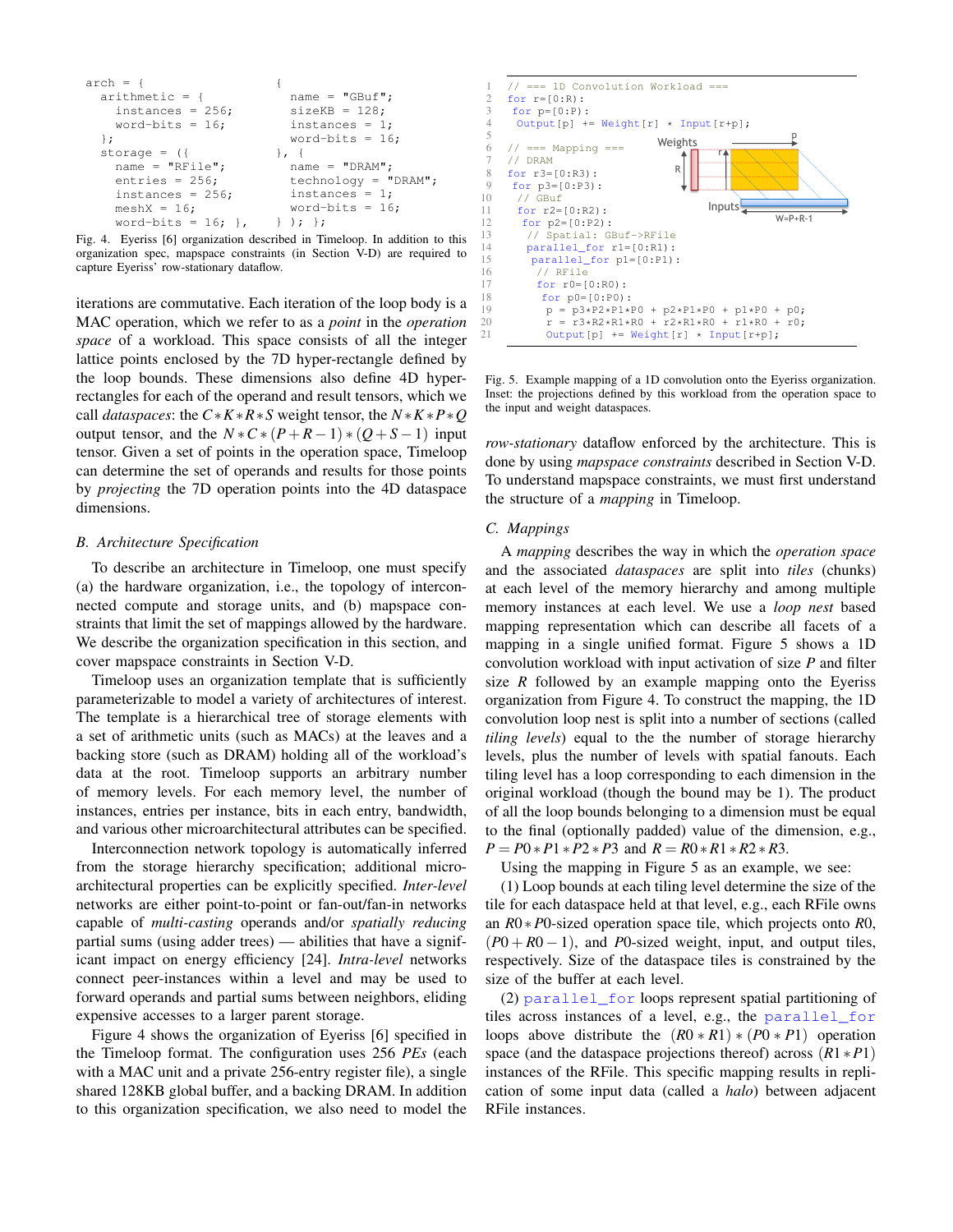```
constants = ({
type = "spatial";\frac{1}{1} target = "GBuf->RFile";
factors = "S0 P1 R1 N1":permutation = "SC.QK";{ type = "temporal";
                             target = "RFile";factors = "R0 S1 O1";permutation = "RCP";});
```
Fig. 6. Row-stationary dataflow used in Eyeriss [6] described as a set of Timeloop mapspace constraints.

(3) Ordering of loops within a tiling level determines the sequence in which sub-tiles will be delivered from that level to an inner level during execution, e.g., the GBuf owns an (*R*0 ∗ *R*1 ∗ *R*2) ∗ (*P*0 ∗ *P*1 ∗ *P*2)-sized operation space tile. Iterating over the *p*3 loop at DRAM results in interesting changes in each GBuff dataspace tile: the weights remain *stationary*, the outputs get replaced each iteration, and the inputs display an overlapping *sliding-window* pattern, which means the DRAM only needs to supply the portion of the tile that is not already present in the GBuf. Inferring these dataspace changes (or *deltas*) is a primary function of Timeloop's access-count model described in Section VI-A.

This representation produces a strictly inclusive tile hierarchy, which may not be optimal. When a dataspace has less reuse at a level, allowing it to *bypass* that level opens up the capacity to other dataspaces, enabling larger tile sizes and potentially resulting in a more optimal mapping. Our mapping specification includes a directive (not shown for brevity) for specifying which dataspaces are allowed to reside at each level.

The approach used for this 1D convolution example can be easily extended to a higher-dimensional space, such as a 7D CNN layer. This unified mapping representation allows us to reason about the space of possible mappings (or *mapspace*) for an architecture in a structured, programmatic manner.

#### *D. Mapspace Constraints*

By default, Timeloop assumes that a specified hardware organization is *fully flexible*, i.e., networks and state machines in the hardware are fully programmable, which gives a mapper complete flexibility in partitioning and scheduling arithmetic operations and data movement across the hardware resources. To keep hardware designs simple and efficient, most real architectures are constrained in various ways and only support a subset of the complete mapspace. We model these using mapspace constraints, a generalization of the concept of *dataflows* [6] introduced in prior work. To explain Timeloop's constraints, we augment the Eyeriss architecture specification from Section V-B with a list of constraints in Figure 6. Each constraint targets a single tiling level in the mapping.

*Factors* in a constraint fix values for loop bounds in the mapping (recall mapping in Figure 5). An un-specified factor gives Timeloop's mapper full flexibility in determining an optimal value. *Permutations* specify loop ordering within a tiling level. Left un-specified (or partially specified), they give Timeloop flexibility to reorder loops.

When applied to a **spatial** tiling level  $(\text{parallel\_for})$ , these directives affect the partitioning of the workload space across a hardware spatial dimension. In Figure 6, the S0 P1 R1 N1 factors disallow parallelism along the *P*, *R* and *N* dimensions and force unrolling along the *S* (filter height) dimension. The SC.QK permutation constraint forces *S* and *C* to be unrolled on the physical X-axis of the mesh of hardware PEs, and *Q* and *K* on the Y-axis.

When applied to a **temporal** tiling level  $(f \circ r)$ , these directives affect tile sizes and data access patterns at that level. In Figure 6, the R<sub>0</sub> S<sub>1</sub> Q<sub>1</sub> factors force each PE to exhaust the entire  $R$  (filter-width) dimension as a temporal loop, and allow it to only map one row of filters and one row of output activations. Additionally, level bypass constraints (not shown in the example) dictate whether a level must compulsorily store or bypass a tensor, or whether the mapper is free to explore various alternatives.

Together, the constraints in Figure 6 are sufficient to model a row-stationary dataflow. Once the constraints are set up, Timeloop automatically infers and exploits the various spatiotemporal reuse opportunities described in [6].

# *E. Mapspace Construction and Search*

A mapspace is the set of all legal mappings of a workload onto an architecture. All mappings in a mapspace have the same number of tiling levels, but differ in (a) the values assigned to the loop bounds at each level and (b) the permutation of loops within each level. To construct the mapspace, we must enumerate all possible factorizations of each workload dimension across levels (we call this the *IndexFactorization* sub-space), all possible permutations of loops within a level (the *LoopPermutation* sub-space), and all level bypassing alternatives (the *LevelBypass* sub-space). The Cartesian product of these sub-spaces gives us an *unconstrained* mapspace, which can be quite large due to combinatorial explosion, e.g., for a 7D CNN on a 4-tiling-level architecture the size is  $(7!)^4 \times (2^4)^3 \times$  size of the Cartesian product of the co-factor sets for each of the 7 loop bounds. While there are ways to prune this space, e.g., permutations do not matter for the innermost tiling level, and for factors that are 1, the space is still large.

User-specified constraints are accommodated into the mapspace, shrinking the sizes of the underlying sub-spaces. A mapping sampled from the mapspace is therefore guaranteed to obey those constraints. Hardware resource constraints, e.g., whether a set of tensor tiles at a level fit into the size of memory at that level, are checked once a mapping is sampled from the mapspace, and the mapping is rejected if the constraints cannot be met.

A *search* routine samples a mapping from the prunedand-constrained mapspace, evaluates it using the architecture model (described next in Section VI), and chooses the next mapping to evaluate based on some heuristic. For our experiments, we currently employ either an exhaustive linear search (for small mapspaces) or a random sampling based heuristic (for large mapspaces). More sophisticated search heuristics are planned for future work. For most experiments, we use energy-delay product as the goodness metric, though any of the statistics provided by the model can be trivially used for this purpose.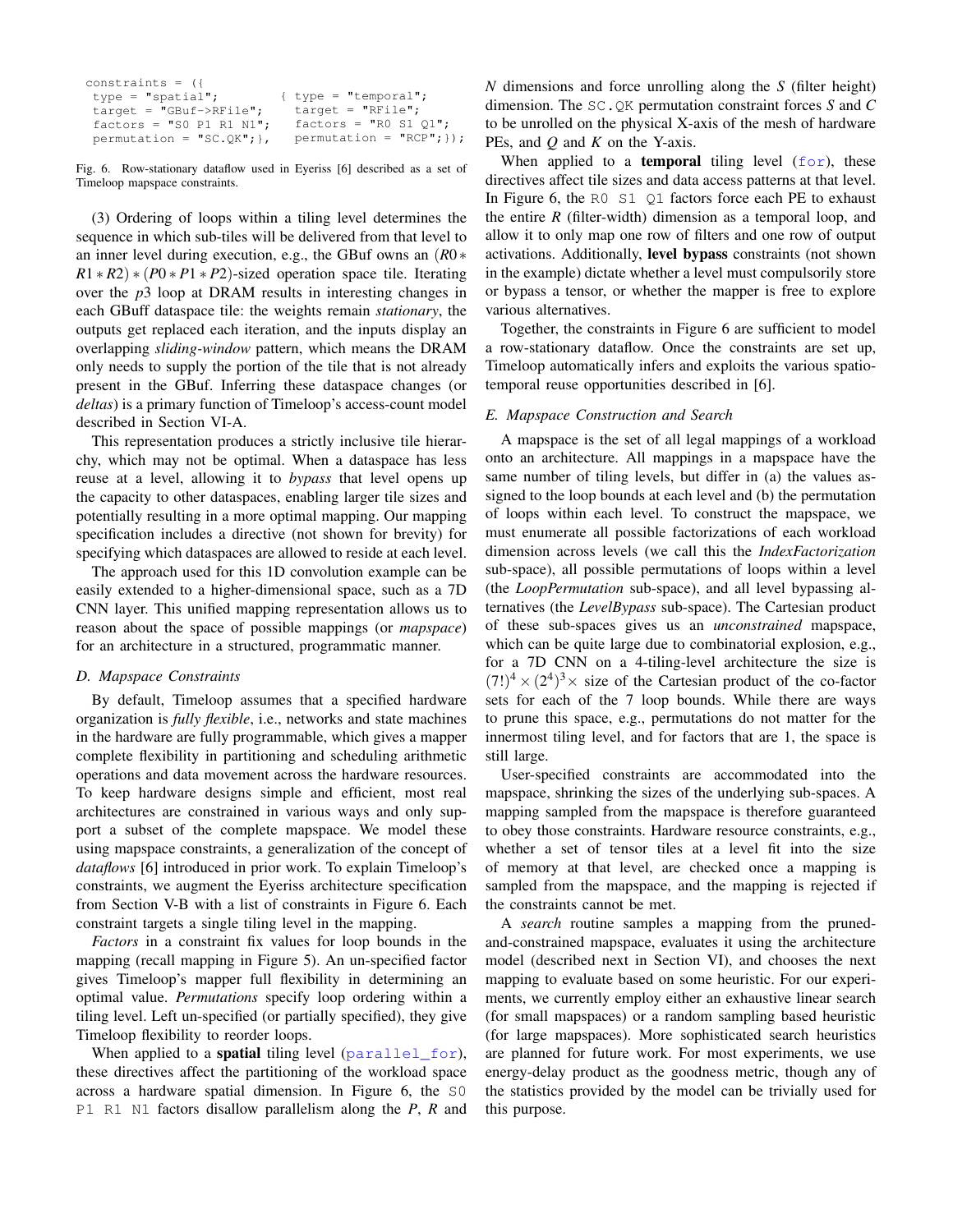#### VI. TIMELOOP MODEL

Timeloop's architecture model evaluates a mapping by first analyzing hierarchical *tiles* of data that represent the mapping and measuring the transfer of data between them to obtain *tileaccess* counts. Next, these tile-access counts are used to derive the access counts to hardware components, which combined with the energy per access model give performance and energy. The technology model also provides an area estimate based on the architecture specification.

# *A. Tile Analysis*

As explained in Section V-C, loop bounds at each tiling level determine the tile for the operation space, and in turn for each dataspace held at that level. To compute *tile-access* counts, we must determine the volumes of data that must move between the tiles over space and time to execute the schedule dictated by the mapping. To perform this analysis, Timeloop uses a data structure called a *point set* to track tiles of operation and operand/result spaces at each time step and at each instance of a hardware unit (such as a multiplier or a buffer instance).

Consider two consecutive iterations  $i$  and  $i+1$  at any loop in a mapping (from Figure 5). At each iteration, we can determine the point sets required by the complete sub-nest underneath this loop. We call the set-difference between these point sets a *delta* (see Figure 7). The size of this delta has different connotations for spatial and temporal loops.

| tile <i>i</i> |            | delta |
|---------------|------------|-------|
|               |            |       |
|               | tile $i+1$ |       |

Fig. 7. The delta for tile

delta indicates perfect reuse over time (*stationarity*), requiring no additional data movement. A non-empty delta indicating no reuse or partial reuse (such as in a sliding-window pattern) represents the incremental data that must be transferred between levels.

For a temporal  $(f \circ r)$  loop, an empty

 $i+1$  are points in tile  $i+$ 1 that are not in tile *i*.

For a spatial (parallel\_for) loop, the deltas represent overlaps between data held at adjacent hardware instances (represented by the iterations *i* and  $i+1$ ). An empty delta at the same time step indicates a *multicasting* opportunity, while an empty delta at consecutive time steps between adjacent hardware instances indicates a *forwarding* opportunity (such as in a systolic array).

To compute all tile access counts, we need to measure and accumulate deltas over all space (all hardware units) and time (the complete execution of the mapping). A naïve but robust way to do this is to effectively *simulate* the execution of the entire loop nest on the architecture. Sadly, this is unacceptably slow. Fortunately, DNN workloads index into operand and result tensors in a very regular way, and in most cases with each loop index variable showing up only once in the indexing expressions for each tensor. This allows for two optimizations. First, Timeloop only needs to compute the tiles for the first, second and last iterations of each loop. The deltas between other iterations will be of the same shape and size as between the first and second iterations, so the access costs of these other iterations can be algebraically extrapolated. Second, each

tile shape is an *axis-aligned hyper-rectangle* within the tensor, which allows for easy delta calculation.

#### *B. Microarchitecture Model*

Because of the regular computation and data movement patterns exhibited by DNN layers, buffer accesses and network transfers can usually be statically scheduled, largely avoiding irregular and disruptive bank and network conflicts. Therefore, given a set of tile-access counts, performance can be projected using a throughput/bandwidth based approach, and energy can be estimated using linear transformations of the tile-access counts. The first transformation step is to determine access counts for various microarchitectural structures.

*Multiplier* accesses are the accesses of the innermost tile of the operation space.

*Buffer* accesses and *network* ingresses are linear functions of data transfer counts between levels obtained from tile analysis. SRAM buffers can have various aspect ratios and bank configurations, and can be ganged together as vectors for area and energy-efficiency; these configurable micro-architectural parameters are factored into the access count calculations. Partial sums require a read, a write and a *temporal accumulation* operation. Some architectures may elide the first zeroread, and may support local accumulation at some buffers. Network activity includes traffic between levels (including fanout and multi-cast traffic), as well as traffic between storage instances at the same level (if they forward data to each other). Multi-cast signatures from the tile analysis stage are used to determine the spatial locations of child instances targeted by a specific parent→child data transfer. The architectural topology determines the number of hops required for the data to be routed to the destinations. *Spatial reduction* of output tensors is also derived from network activity.

*Address generators* are adders surrounded by state machines used by accelerators to generate read and write addresses for storage elements. The number of invocations to these is equal to the number of accesses to the storage element. The bitwidth of the adders is *log*<sup>2</sup> of the number of vector entries in the storage element; this is used by the energy model.

# *C. Technology-Specific Area/Energy Models*

Timeloop supports several user-extensible technology models for area and energy modeling. The nominal TSMC 16nm FinFET-based model used in most of our case studies (except where noted otherwise) has the following components:

(1) A *Memory Model* supports the modeling of memory with different sizes, aspect ratios, number of ports and banks. It also supports different memory implementations, including DRAM, SRAM and register files. The SRAM and registerfile component is based on a database of area and energy-peraccess costs that is created by generating and measuring a large variety of memory structures with different parameters using an internal memory compiler in TSMC 16nm. The DRAM model is based on average pJ/bit access costs and supports LPDDR4, HBM, DDR4 and GDDR5 technologies.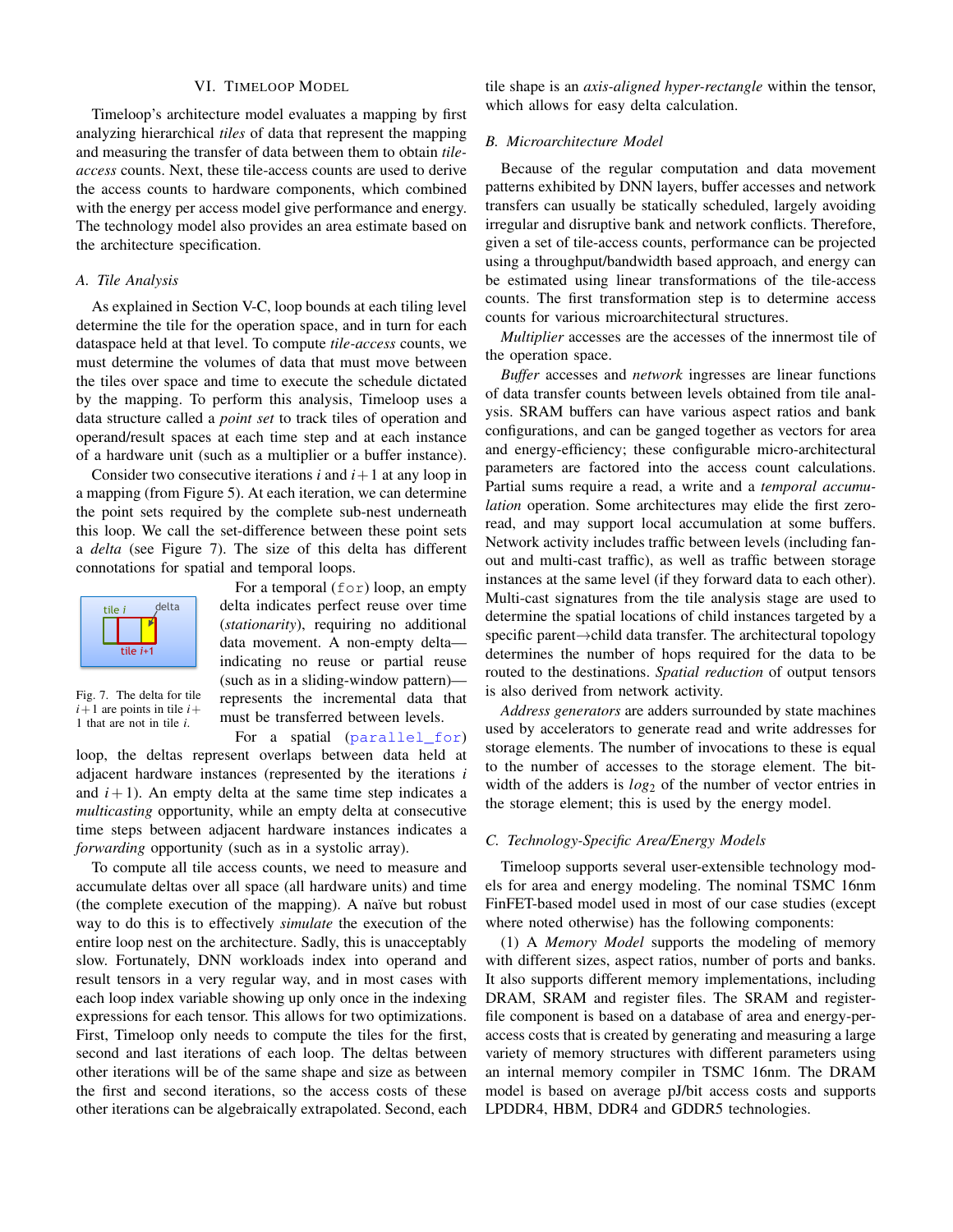TABLE I VALIDATED DNN ACCELERATOR ARCHITECTURES.

|                  | NVDLA-derived [28]                 | Eyeriss <sup>[8]</sup>    |
|------------------|------------------------------------|---------------------------|
| Dataflow         | Weight Stationary                  | Row Stationary            |
| Reduction        | Spatial Reduction                  | <b>Temporal Reduction</b> |
| Memory Hierarchy | Distributed and Partitioned Buffer | Centralized L2 Buffer     |
| Interconnect     | N/A                                | Multicast/Unicast         |
| Technology       | $16 \text{ nm}$                    | 65 nm                     |

(2) An *Arithmetic Model* supports modeling of MACs with different bit-widths. It is also based on a database of area and energy per access costs created by synthesizing and measuring various multiplier and adder designs for different bit-widths in TSMC 16nm. For bit-widths not in the database, Timeloop scales energy per access either quadratically (for multipliers) or linearly (for adders).

(3) A *Wire/Network Model* supports the modeling of onchip networks with different bit-widths. To model the wire energy consumed for a network hop, area estimates are used to determine the wire distance between the two ends of the hop. This distance is multiplied with a fJ/bit/mm value measured in TSMC 16nm to determine the per-hop energy.

## *D. Estimating Performance and Energy*

*Performance* is estimated by calculating the number of cycles it would take for each hardware component to complete the workload in isolation. For multipliers, required cycles are equal to the number of MACs in the workload divided by the number of multipliers. For communication interfaces, required cycles are equal to the amount of data flowing through that interface divided by its bandwidth. Buffers, networks and arithmetic units are modeled to be operating in a pipeline. Thus, the overall latency is the maximum of isolated execution cycles across all buffers, networks, and arithmetic units in the hardware. This model, which assumes negligible pipeline stalls, is reasonable for architectures that use double-buffering or more sophisticated techniques like *buffets* [30].

*Energy* consumption is estimated by multiplying the hardware component access count with the energy per access from the energy model, taking sparsity into account. The total energy consumed by the mapping is the sum of energy consumed by all the components.

# *E. Extensibility beyond regular workloads/architectures*

While our throughput-based performance model and linear energy model are adequate for regular DNN architectures, we believe that our approach of separating a high-level tile analysis from a low-level microarchitecture model allows for extensibility to more complex architectures as well. Tile analysis produces a compact representation of a mappings data access patterns, which can be fed into a non-linear modeling backend if desired, e.g., one with a stochastic model of network conflicts/congestion, or even a full simulation of a network serving those accesses.



Fig. 8. Energy validation results for NVDLA-derived architecture.

#### VII. TIMELOOP VALIDATION

We validate Timeloop across a wide range of workloads with two state-of-the-art DNN accelerators for which accurate performance and energy characterizations are available.

#### *A. Architectures*

To demonstrate Timeloop's ability to flexibly evaluate diverse DNN architectures, we validate Timeloop against two representative DNN accelerator architectures that are notably different in scale, organization, dataflow and technology. The architectures' key attributes are summarized in Table I.

*1) NVDLA-derived Architecture:* NVDLA is an opensource hardware accelerator design for automotive applications [28]. To better understand the design trade-offs in DNN accelerators, we designed an in-house, NVDLA-derived architecture in RTL. Similar to NVDLA, it also deploys a weight-stationary dataflow with spatial reduction. However, it features a distributed and partitioned weight and input L1 buffer for better local reuse. We use a detailed in-house simulator designed to accurately model this specific architecture to derive reference performance and energy numbers for validation against Timeloop.

*2) Eyeriss Architecture:* Eyeriss is one of the first efficient and flexible DNN accelerators [6]. As shown in Table I, it proposes a novel row-stationary dataflow with both a temporal reduction datapath, a centralized L2 buffer, and a flexible network that supports both multicast and unicast. In addition, Eyeriss was designed using a 65nm technology. To validate Timeloop against Eyeriss results, we use the 65nm model from Table IV in [6].

# *B. Workloads*

We validate Timeloop using DNN kernels from the Deep-Bench benchmark suite [10] augmented with additional synthetic DNN kernels with representative configurations. The DeepBench suite includes 107 DNN workloads capturing computation in convolution, matrix-matrix multiply, and matrixvector multiply of different dimensions, all of which are commonly used in modern neural networks, e.g., computer vision and speech recognition.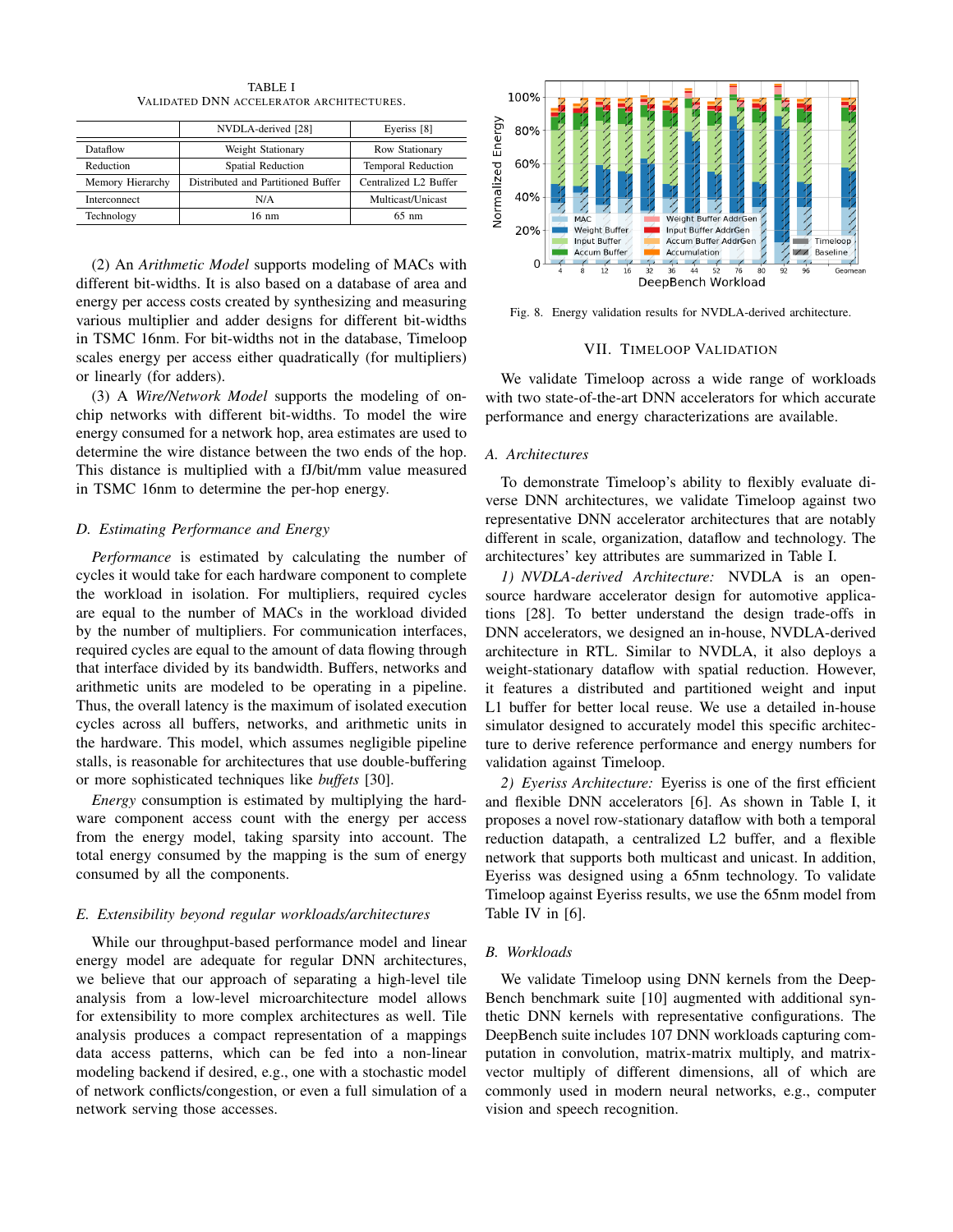

Fig. 9. Performance validation results for NVDLA-derived architecture.

#### *C. Validation Results*

Figure 8 shows energy validation results for Timeloop against our NVDLA-derived baseline. The bar on the left shows the energy breakdown from Timeloop, and the bar on the left represents the baseline energy. All the energy is normalized to the total baseline energy. The X-axis represents different workloads from DeepBench. We show a subset of DeepBench workloads in Figure 8 for brevity, though Timeloop accurately captures the energy behavior of the accelerator across the entire benchmark suite, with projections for all 107 workloads within 8% of the baseline.

Figure 9 shows performance validation results for Timeloop against our NVDLA-derived baseline architecture. The Xaxis represents a range of synthetic workloads and the Y-axis plots accuracy measured as the cycles reported by Timeloop divided by reference cycles. Accuracy ranges from 78% to 99% with a mean of 95% across all workloads. Recall that Timeloop uses a throughput based performance model that assumes minimal pipeline disruptions from fills and drains. Despite this assumption, accuracy is high (90% to 99%) on all but six outlier workloads, in this case because the hardware uses buffets [30], which provides efficient overlap of compute and data-transfers with minimal additional storage. This can also achieved via double-buffering but at the cost of twice the amount of storage.

The lower accuracy (78% to 88%) for six outlier workloads is a consequence of sub-optimal data layout and transfer orders in the hardware. For example, in one case, the sequence of addresses used by the hardware address-generator filling the Input Buffer was different from the sequence used by the address-generator reading from the buffer, causing unexpected pipeline stalls. We belatedly realized that these are suboptimal configurations of the hardware, and believe that better configurations would show better correlation with Timeloop's projections.

Figure 10 shows results for the validation experiment against the Eyeriss architecture. Specifically, our objective here is to recreate the experiment and results in Figure 10 of the Eyeriss paper [6], with AlexNet [21] as the workload. The architecture's organization and mapspace constraints were



Fig. 10. Normalized energy for AlexNet layers on a 256-PE Eyeriss [6] architecture employing a row-stationary dataflow.

previously described as examples in Sections V-B and V-D respectively. We see that Timeloop's estimation tracks quite closely with the energy reported from the prior study.

# VIII. CASE STUDIES

This section demonstrates Timeloop's power and flexibility by evaluating a variety of distinct architectures such as NVDLA [28], Eyeriss [6] and DianNao [5] over a range of applications. We first show how designers can use Timeloop to quickly analyze different application behaviors on a given architecture and quantify its performance and energy efficiency. We then present a sampling of case studies that DNN accelerator designers can conduct with Timeloop, e.g., understanding the impact of technology scaling on the mapping strategy, optimizing the energy efficiency through tailoring the memory hierarchy for the dataflow, and systematically comparing and quantifying the differences between existing DNN accelerator architectures.

## *A. Case Study: Workload Characterization*

We first demonstrate how DNN accelerator designers can use Timeloop to characterize an architecture over a suite of workloads and derive a host of insightful statistics. Specifically, we use Timeloop to evaluate all DeepBench workloads running on the NVDLA architecture. Figure 11 shows a detailed characterization of each workload with its optimal mapping found using Timeloop. The Y-axis on the left shows the normalized total energy over the MAC energy, while the one on the right shows the *algorithmic reuse* of each benchmark, defined as the number of MACs divided by the minimum number of DRAM accesses, i.e., the total size of inputs, weights and outputs. We also show the MAC utilization on the top where we achieve close-to-1 utilization in most of cases except the ones with shallow input  $(C < 64)$  and output  $(K < 16)$  channels as NVDLA spatially maps C and K to its MACs. We observe that energy is dominated by DRAM for workloads with low reuse. On the contrary, workloads with high reuse are more affected by the efficiency of on-chip components. This study shows how Timeloop allows DNN accelerator designers to quickly evaluate a DNN accelerator across a wide range of application without having to write RTL or even a C++ model.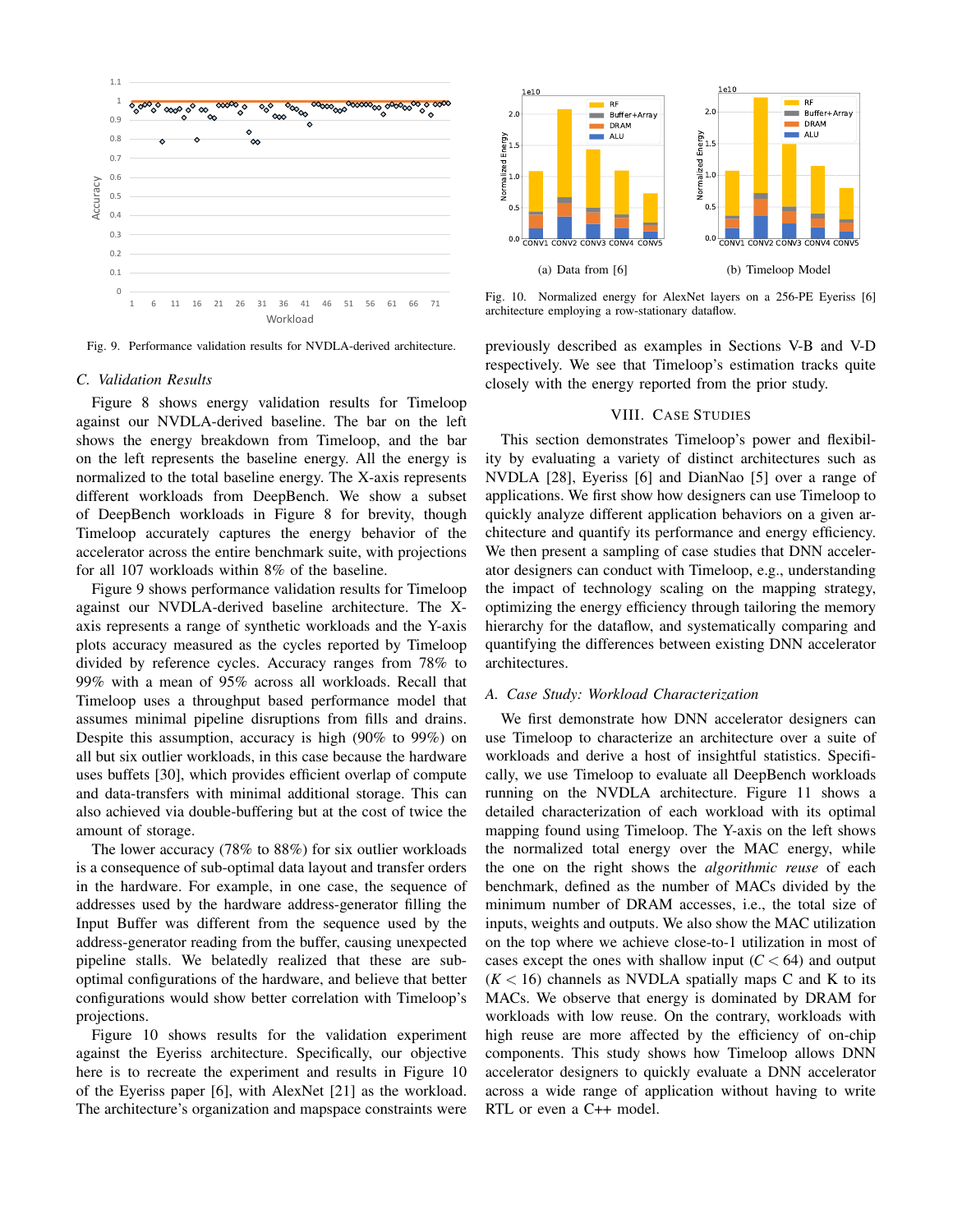

Fig. 11. Energy/MAC breakdown for DeepBench workloads sorted by algorithmic reuse.

# *B. Case Study: Impact of Technology*

Technology differences change the relative energy and area costs of different components, e.g., arithmetic and memory, which may in turn change the optimal mapping of a workload on an architecture. This study evaluates Timeloop's Eyeriss configuration with different technology models and highlights the importance of a mapper in the evaluation of DNN architectures. Specifically, we compare energy efficiency and different mapping choices using both Eyeriss' original 65nm energy model and our 16nm energy model.

Figure 12(a) shows the energy breakdown of Eyeriss architecture running AlexNet layers with 65nm and 16nm models. Energy is normalized to the total energy of each layer. In both configurations, we use the same optimal mapping from 65nm (65map). We see that technology change causes a re-distribution of energy between hardware components. In addition, we see that the optimality of mappings does *not* trivially carry over across different technologies—the optimal mapping for 65nm is sub-optimal for the 16nm model, as illustrated in Figure 12(b). We can reduce the overall energy up to 22% by re-evaluating the mapspace with the 16nm model and finding the optimal mapping for that technology (16map).

#### *C. Case Study: Memory Hierarchy Optimization*

The Eyeriss architecture we have modeled so far uses a 256 entry register file (RF) in each PE as the innermost storage level, which is shared across all dataspaces and contributes a significant amount of energy consumption, as shown in Figure 12. In this study, we explore two designs that aim to reduce the RF energy consumption by (1) adding an additional one-entry register at the innermost storage level, and (2) partitioning the shared RF into separate ones for inputs, weights and partial sums. As the row-stationary dataflow has high temporal locality in the RF for inputs and partial sums, the RFs for inputs and partial sums are allocated with 12 and 16 entries, respectively, to take advantage of a small capacity to reduce their access cost. The rest of the entries are allocated for the weight. This is inspired by how Eyeriss is actually implemented in [8], which is slightly different from the model in [6].

Figure 13 shows the normalized energy for various workloads (with batch size of 1) of the three Eyeriss variants. For each layer, the bars from left to right are Eyeriss with: (1) a shared RF, (2) a shared RF and an additional register, and (3) a partitioned RF. The result shows that the memory



Fig. 12. (a) Energy breakdown of the same *mapping* with different technologies, i.e., 65nm and 16nm. (b) Normalized energy of the same *technology* 16nm with different mapping choices. *65map* is the optimal mapping with 65nm model, while *16map* is the optimal mapping with 16nm model.



Fig. 13. Normalized energy per MAC for three different Eyeriss designs. For each layer, the three bars from left to right are Eyeriss with (1) a shared RF, (2) a shared RF and an additional register, and (3) a partitioned RF.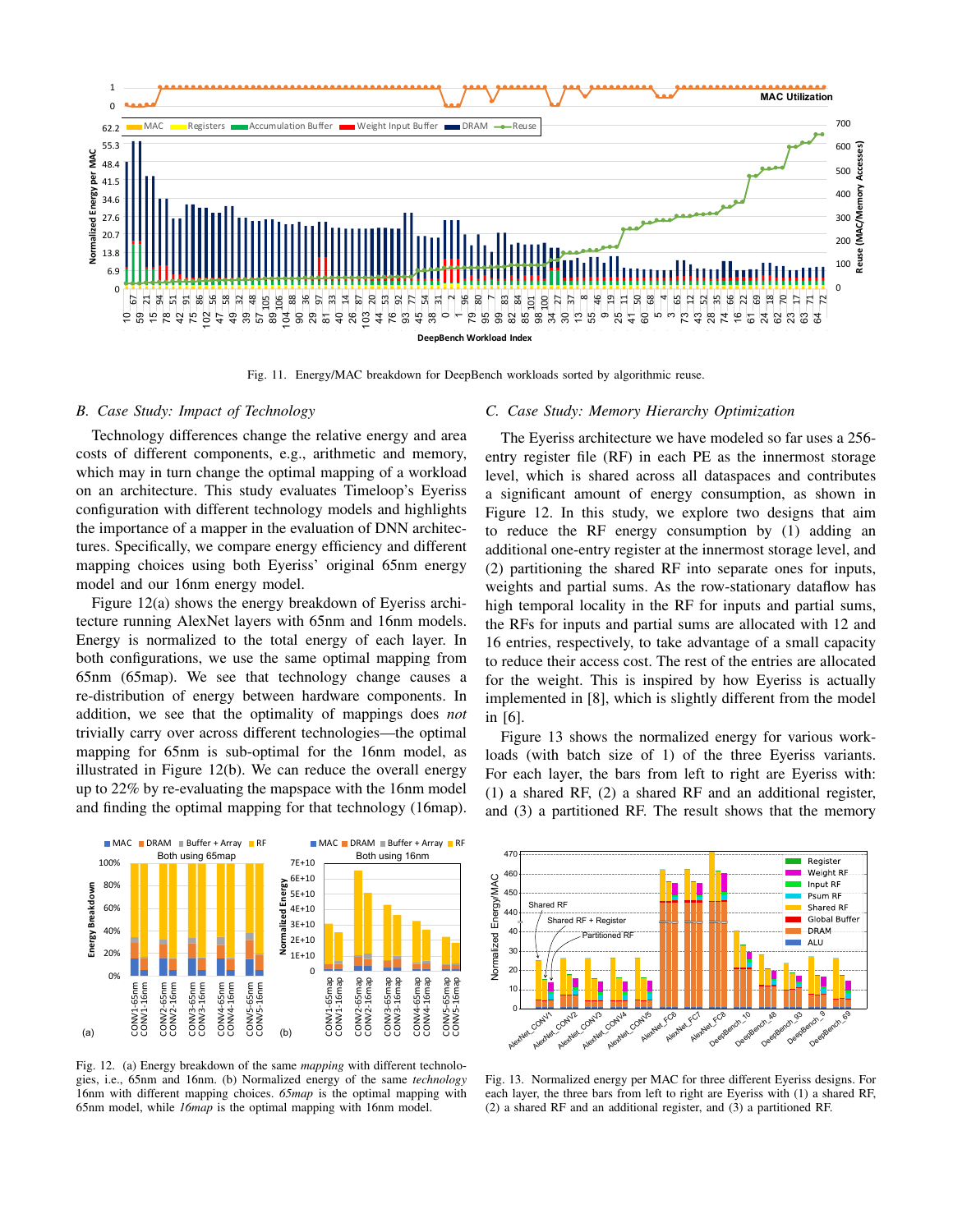

Fig. 14. Performance and Energy Efficiency Comparisons of NVDLA, DianNao, and Eyeriss.

hierarchy optimizations in (2) and (3) reduce the total energy consumption in all the workloads. The improvement is more pronounced in convolutional layers, which show an over 40% reduction in energy. This case study shows that the co-design of dataflow and memory hierarchy implementation is crucial to the energy efficiency of an architecture; Timeloop can effectively guide this design space exploration.

#### *D. Case Study: Modeling of Existing Architectures*

In this study, we use Timeloop to model and compare the performance and energy efficiency of three representative architectures from prior work: NVDLA, DianNao, and Eyeriss. Since NVDLA has more PEs (1024 PEs) than the nominal configurations of DianNao and Eyeriss (256 PEs), we also model *scaled* variants of DianNao and Eyeriss with 1024 PEs each. Increasing the number of PEs scales the multipliers, buffers and network, but results in each architecture occupying a different silicon area from NVDLA (because of organizational differences). Therefore, we then adjust the buffer sizes to align the final area with NVDLA. Figure 14 shows the normalized performance and energy of the three architectures.

First, NVDLA demonstrates higher performance and energy efficiency compared to the other two architectures except for AlexNet CONV1 and DeepBench workload 10, both of which have shallow input channels (*C*). As both NVDLA and DianNao map input channels spatially across PEs, when the network has smaller number of input channels, not all the PEs can be utilized during its execution. In contrast, Eyeriss shows a consistent performance across different workloads thanks to its flexible mapping scheme. Overall, this demonstrates that there is no single architecture in this experiment that is universally better than the others.

In addition, the scaled version of DianNao demonstrates a higher energy efficiency and better performance across all the workloads than its default version. This is mainly due to the additional spatial reuse of inputs and the efficient spatial reduction of partial sums in the larger PE array, which greatly amortizes the cost of accessing the on-chip buffers.

On the contrary, while the performance of Eyeriss improves with more PEs, its energy efficiency stays relatively the same between the scaled and default configurations. This is due to the fact that most of the energy in Eyeriss is consumed by the RF in each PE instead of shared buffers. As a result, its energy scales approximately with the number of PEs.

The case studies in this section demonstrate Timeloop's capability for modeling and fairly comparing a wide range of architectures on a diverse set of workloads. The results of such studies should be useful to inform the design of future DNN accelerator architectures.

## IX. CONCLUSIONS AND FUTURE WORK

We presented Timeloop, an infrastructure for modeling and evaluating a rich design space of DNN accelerator architectures. We demonstrated how to describe DNN architectures using a generic template, characterize workloads such as convolutional layers, comprehensively describe mappings using a loop-nest-style representation, and efficiently enumerate the space of feasible mappings by combining workload and architectural constraints. We also described computationally inexpensive and modular techniques for modeling the data transfers and arithmetic for a given mapping, which gives energy and performance estimates with enough speed and accuracy to rapidly explore architectural trade-offs, while including the important step of using an appropriate mapping for each accelerator design. Overall, this provides a practical and powerful automated tool for understanding the complex trade-offs in DNN accelerator design across a wide range of workloads and helps navigate those trade-offs in a systematic fashion.

Future work includes modeling inter-layer relationships to find globally-optimal solutions for full networks (as in [2]). Also, although Timeloop already accounts for the energy savings due to sparsity, future work includes modeling architectures that save both time and energy [1], [15], [29], [39]. Other future work includes modeling accelerators for other domains like graph analytics [40] and sparse tensor algebra [20].

The generality of Timeloop opens the door to a variety of research directions in accelerator architecture design, especially for accelerators with mapping dependent behavior. We are in the process of releasing the infrastructure to the community under an open-source license.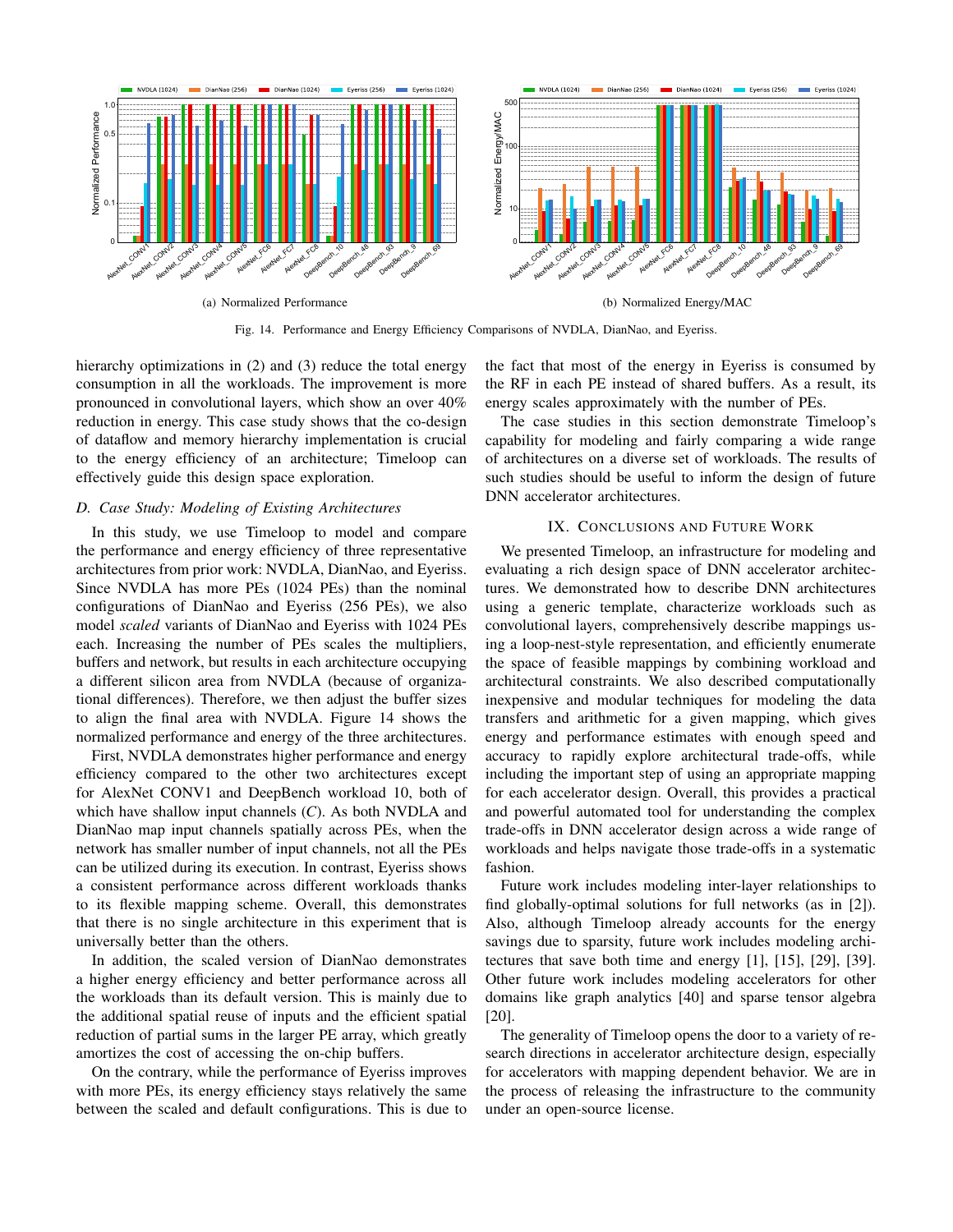#### ACKNOWLEDGMENTS

We thank Michael Pellauer and Christopher W. Fletcher for sharing their insights on dataflows over numerous discussions. We also appreciated the valuable insights William J. Dally provided. Finally, we thank the anonymous reviewers for their helpful and insightful comments.

Distribution Statement A. This research was, in part, funded by the U.S. Government. The views and conclusions contained in this document are those of the authors and should not be interpreted as representing the official policies, either expressed or implied, of the U.S. Government.

#### REFERENCES

- [1] Jorge Albericio, Patrick Judd, Tayler Hetherington, Tor Aamodt, Natalie Enright Jerger, and Andreas Moshovos. Cnvlutin: Ineffectual-Neuron-Free Deep Convolutional Neural Network Computing. In *Proceedings of the International Symposium on Computer Architecture (ISCA)*, pages 1–13, June 2016.
- [2] Manoj Alwani, Han Chen, Michael Ferdman, and Peter Milder. Fusedlayer CNN accelerators. In *Proceedings of the International Symposium on Microarchitecture (MICRO)*, 2016.
- [3] Dario Amodei, Rishita Anubhai, Eric Battenberg, Carl Case, Jared Casper, Bryan Catanzaro, Jingdong Chen, Mike Chrzanowski, Adam Coates, Greg Diamos, Erich Elsen, Jesse Engel, Linxi Fan, Christopher Fougner, Tony Han, Awni Hannun, Billy Jun, Patrick LeGresley, Libby Lin, Sharan Narang, Andrew Ng, Sherjil Ozair, Ryan Prenger, Jonathan Raiman, Sanjeev Satheesh, David Seetapun, Shubho Sengupta, Yi Wang, Zhiqian Wang, Chong Wang, Bo Xiao, Dani Yogatama, Jun Zhan, and Zhenyao Zhu. Deep Speech 2: End-To-End Speech Recognition in English and Mandarin. https://arxiv.org/abs/1512.02595, 2015.
- [4] Tianqi Chen, Thierry Moreau, Ziheng Jiang, Lianmin Zheng, Eddie Yan, Haichen Shen, Meghan Cowan, Leyuan Wang, Yuwei Hu, Luis Ceze, Carlos Guestrin, and Arvind Krishnamurthy. TVM: An automated end-to-end optimizing compiler for deep learning. In *13th USENIX Symposium on Operating Systems Design and Implementation (OSDI 18)*, pages 578–594, Carlsbad, CA, 2018. USENIX Association.
- [5] Tianshi Chen, Zidong Du, Ninghui Sun, Jia Wang, Chengyong Wu, Yunji Chen, and Olivier Temam. DianNao: A Small-footprint High-throughput Accelerator for Ubiquitous Machine-learning. In *Proceedings of the International Conference on Architectural Support for Programming Languages and Operation Systems (ASPLOS)*, pages 269–284, March 2014.
- [6] Yu-Hsin Chen, Joel Emer, and Vivienne Sze. Eyeriss: A Spatial Architecture for Energy-Efficient Dataflow for Convolutional Neural Networks. In *Proceedings of the International Symposium on Computer Architecture (ISCA)*, pages 367–379, June 2016.
- [7] Yu-Hsin Chen, Joel Emer, and Vivienne Sze. Using Dataflow to Optimize Energy Efficiency of Deep Neural Network Accelerators. *IEEE Micro's Top Picks from the Computer Architecture Conferences*, 37(3), May-June 2017.
- [8] Yu-Hsin Chen, Tushar Krishna, Joel Emer, and Vivienne Sze. Eyeriss: An Energy-efficient Reconfigurable Accelerator for Deep Convolutional Neural Networks. In *Proceedings of the International Solid State Circuits Conference (ISSCC)*, February 2016.
- [9] R. Collobert, J. Weston, L. Bottou, M. Karlen, K. Kavukcuoglu, and P. Kuksa. Natural Language Processing (Almost) From Scratch. In *arxiv.org*, 2011.
- [10] DeepBench. https://github.com/baidu-research/DeepBench.
- [11] G. Diamos, S. Sengupta, B. Catanzaro, M. Chrzanowski, A. Coates, E. Elsen, J. Engel, A. Hannun, and S. Satheesh. Persistent RNNs: Stashing Recurrent Weights On-Chip. In *ICML*, June 2016.
- [12] Zidong Du, Robert Fasthuber, Tianshi Chen, Paolo Ienne, Ling Li, Tao Luo, Xiaobing Feng, Yunji Chen, and Olivier Temam. ShiDianNao: Shifting Vision Processing Closer to the Sensor. In *Proceedings of the International Symposium on Computer Architecture (ISCA)*, pages 92– 104, June 2015.
- [13] Mingyu Gao, Jing Pu, Xuan Yang, Mark Horowitz, and Christos Kozyrakis. Tetris: Scalable and efficient neural network acceleration with 3d memory. In *Proceedings of the International Conference on Architectural Support for Programming Languages and Operation Systems (ASPLOS)*, 2017.
- [14] A. Graves and J. Schmidhuber. Framewise Phoneme Classification With Bidirectional LSTM and Other Neural Network Architectures. In *Neural Networks*, 2005.
- [15] Song Han, Xingyu Liu, Huizi Mao, Jing Pu, Ardavan Pedram, Mark Horowitz, and Bill Dally. EIE: Efficient Inference Engine on Compressed Deep Neural Network. In *Proceedings of the International Symposium on Computer Architecture (ISCA)*, pages 243–254, June 2016.
- [16] A. Hannun, C. Case, J. Casper, B. Catanzaro, G. Diamos, E. Elsen, R. Prenger, S. Satheesh, S. Sengupta, A. Coates, and A. Y. Ng. Deep Speech: Scaling Up End-To-End Speech Recognition. https://arxiv.org/ abs/1412.5567, 2014.
- [17] Kaiming He, Xiangyu Zhang, Shaoqing Ren, and Jian Sun. Deep residual learning for image recognition. *2016 IEEE Conference on Computer Vision and Pattern Recognition (CVPR)*, pages 770–778, 2016.
- [18] Norman P. Jouppi, Cliff Young, Nishant Patil, David Patterson, Gaurav Agrawal, Raminder Bajwa, Sarah Bates, Suresh Bhatia, Nan Boden, Al Borchers, Rick Boyle, Pierre luc Cantin, Clifford Chao, Chris Clark, Jeremy Coriell, Mike Daley, Matt Dau, Jeffrey Dean, Ben Gelb, Tara Vazir Ghaemmaghami, Rajendra Gottipati, William Gulland, Robert Hagmann, C. Richard Ho, Doug Hogberg, John Hu, Robert Hundt, Dan Hurt, Julian Ibarz, Aaron Jaffey, Alek Jaworski, Alexander Kaplan, Harshit Khaitan, Daniel Killebrew, Andy Koch, Naveen Kumar, Steve Lacy, James Laudon, James Law, Diemthu Le, Chris Leary, Zhuyuan Liu, Kyle Lucke, Alan Lundin, Gordon MacKean, Adriana Maggiore, Maire Mahony, Kieran Miller, Rahul Nagarajan, Ravi Narayanaswami, Ray Ni, Kathy Nix, Thomas Norrie, Mark Omernick, Narayana Penukonda, Andy Phelps, Jonathan Ross, Matt Ross, Amir Salek, Emad Samadiani, Chris Severn, Gregory Sizikov, Matthew Snelham, Jed Souter, Dan Steinberg, Andy Swing, Mercedes Tan, Gregory Thorson, Bo Tian, Horia Toma, Erick Tuttle, Vijay Vasudevan, Richard Walter, Walter Wang, Eric Wilcox, and Doe Hyun Yoon. In-datacenter performance analysis of a tensor processing unit. In *Proceedings of the International Symposium on Computer Architecture (ISCA)*, pages 1–12, 2017.
- [19] Liu Ke, Xin He, and Xuan Zhang. Nnest: Early-stage design space exploration tool for neural network inference accelerators. In *Proceedings of the International Symposium on Low Power Electronics and Design*, ISLPED '18, pages 4:1–4:6, New York, NY, USA, 2018. ACM.
- [20] Fredrik Kjolstad, Stephen Chou, David Lugato, Shoaib Kamil, and Saman Amarasinghe. The Tensor Algebra Compiler. In *Proc. OOPSLA*, 2017.
- [21] A. Krizhevsky, I. Sutskever, and G. Hinton. ImageNet Classification with Deep Convolutional Neural Networks. In *Proceedings of the International Conference on Neural Information Processing Systems (NIPS)*, December 2012.
- [22] Hyoukjun Kwon, Ananda Samajdar, and Tushar Krishna. Maeri: Enabling flexible dataflow mapping over dnn accelerators via reconfigurable interconnects. In *Proceedings of the Twenty-Third International Conference on Architectural Support for Programming Languages and Operating Systems*, ASPLOS '18, pages 461–475, New York, NY, USA, 2018. ACM.
- [23] Yann LeCun, Yoshua Bengio, and Geoffrey Hinton. Deep Learning. *Nature*, 521:436–444, May 2015.
- [24] C. Lee, Y.S. Shao, J-F Zhang, A. Parashar, J. Emer, S.W. Keckler, and Z. Zhang. Stitch-x: An accelerator architecture for exploiting unstructured sparsity in deep neural networks. In *SysML Conference*, 2018.
- [25] Wenyan Lu, Guihai Yan, Jiajun Li, Shijun Gong, Yinhe Han, and Xiaowei Li. Flexflow: A flexible dataflow accelerator architecture for convolutional neural networks. In *Proceedings of the International Symposium on High-Performance Computer Architecture (HPCA)*, 2017.
- [26] Yufei Ma, Yu Cao, Sarma Vrudhula, and Jae-sun Seo. Optimizing loop operation and dataflow in FPGA acceleration of deep convolutional neural networks. In *Proceedings of the ACM/SIGDA International Symposium on Field-Programmable Gate Arrays*, 2017.
- [27] Mohammad Motamedi, Philipp Gysel, Venkatesh Akella, and Soheil Ghiasi. Design space exploration of FPGA-based deep convolutional